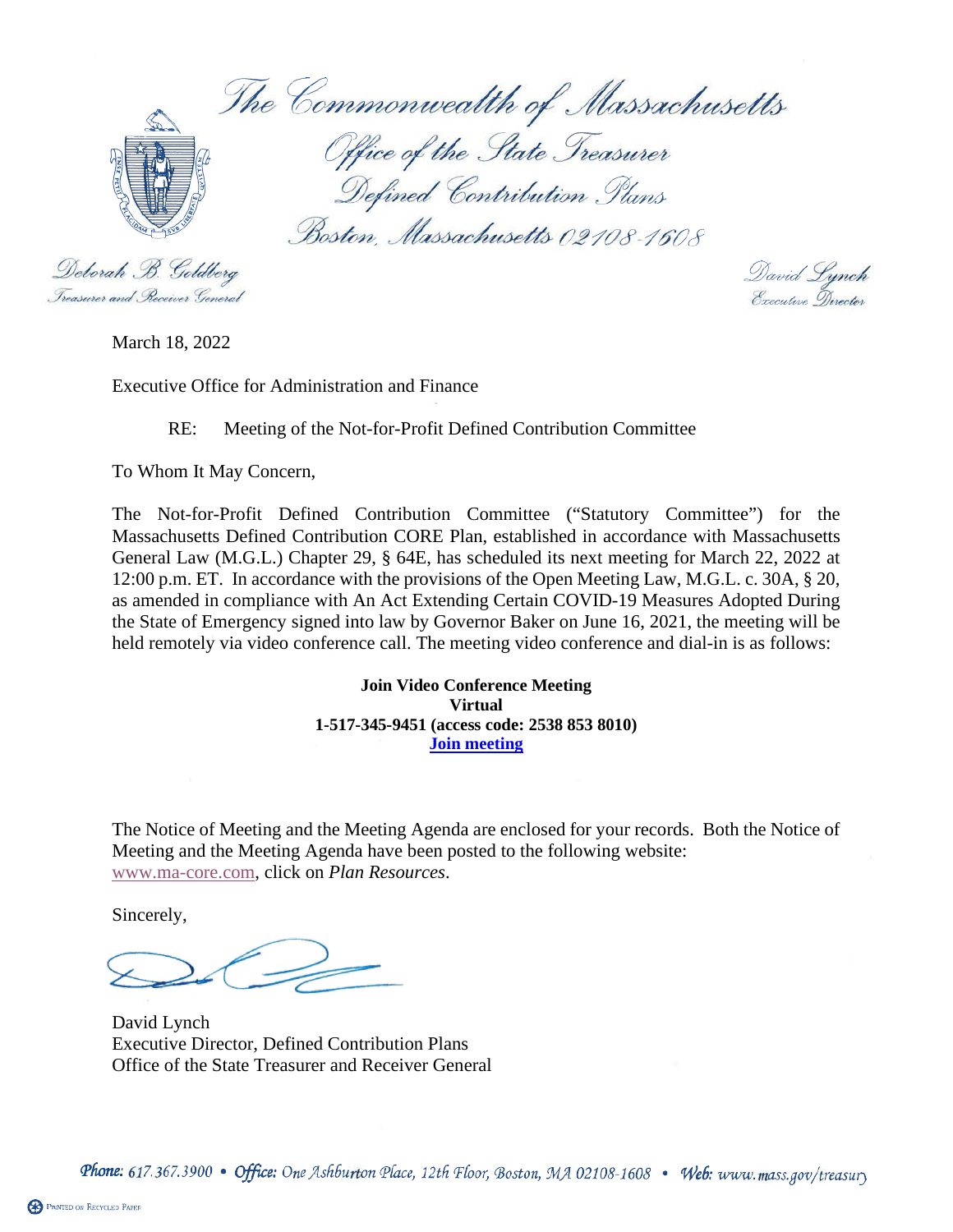The Commonwealth of Massachusetts



Office of the State Treasurer Defined Contribution Plans

Boston, Massachusetts 02108-1608

Deborah B. Goldberg Treasurer and Receiver General

David Lynch<br>Executive Director

## **NOTICE OF MEETING NOT-FOR PROFIT DEFINED CONTRIBUTION COMMITTEE FOR THE MASSACHUSETTS DEFINED CONTRIBUTION CORE PLAN**

In accordance with §§18-25 of Chapter 30A of the Massachusetts General Laws, as amended in accordance with An Act Extending Certain COVID-19 Measures Adopted During the State of Emergency signed into law by Governor Baker on June 16, 2021, notice is hereby given of a meeting of the Not-for-Profit Defined Contribution Committee to be held at the following time and location:

> **March 22, 2022 12:00 p.m.**

**Join Video Conference Meeting Virtual 1-517-345-9451 (access code: 2538 853 8010) [Join meeting](https://aon.webex.com/aon/j.php?MTID=mcee70e74fdf5e02551af814e04855453)**

(Agenda Items expected to be discussed are attached)

*Note:* Remote meeting participants should contact Sue Sinclair, Senior Consultant, Aon, at (347) 541 0061 or [sue.sinclair@aon.com](mailto:sue.sinclair@aon.com) if there are any difficulties accessing the meeting conference call line.